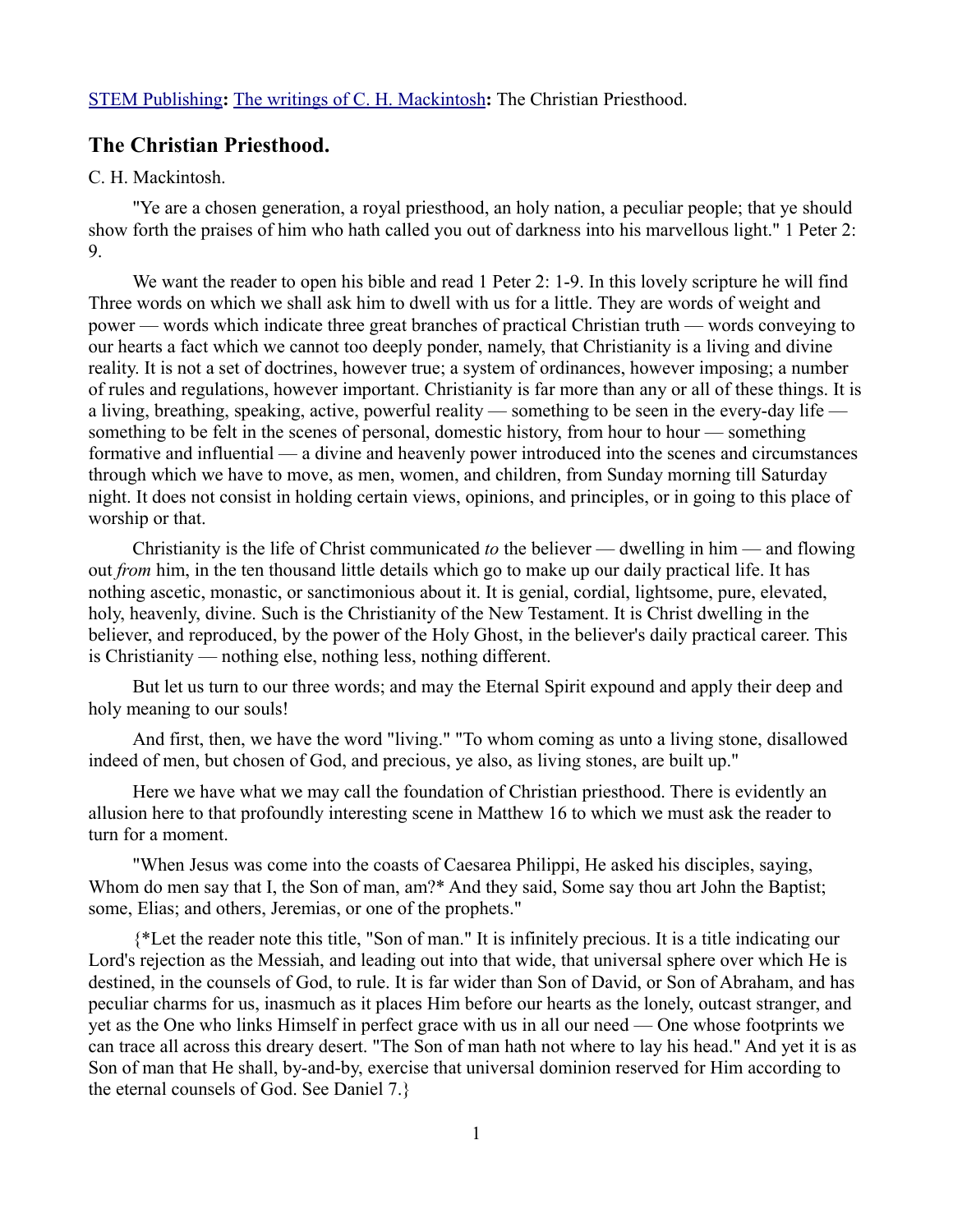There was endless speculation, simply because there was no real heart-work respecting the blessed One. Some said this, some said that; and, in result, no one cared who or what He was; and hence He turns away from all this heartless speculation, and puts the pointed question to His own, "But whom say ye that I am? "He desired to know what they thought about Him — what estimate their hearts had formed of Him. "And Simon Peter answered and said, Thou art the Christ, the Son of the *living* God."

Here we have the true confession. Here lies the solid foundation of the whole edifice of the Church of God and of all true practical Christianity — "Christ the Son of the *living* God." No more dim shadows — no more powerless forms — no more lifeless ordinances — all must be permeated by this new, this divine, this heavenly life which has come into this world, and is communicated to all who believe in the name of the Son of God.

"And Jesus answered and said unto him, Blessed art thou, Simon Barjona; for flesh and blood hath not revealed it unto thee, but my Father which is in heaven. And I say also unto thee, That thou art Peter; and upon this rock *I will build* my Church; and the gates of hell shall not prevail against it."

Now, it is evidently to this magnificent passage that the apostle Peter refers in the second chapter of his first epistle, when he says, "To whom coming, as unto a *living* stone, disallowed indeed of men, but chosen of God, and precious, ye also, as *living* stones [the same words], are built up," &c. All who believe in Jesus are partakers of His risen, victorious *rock* life. The life of Christ, the Son of the *living* God, flows through all His members, and through each in particular. Thus we have the living God, the *living* Stone, and *living* stones. It is all life together — life flowing down from a living source, through a living channel, and imparting itself to all believers, thus making them living stones.

Now, this life having been tried and tested, in every possible way, and having come forth victorious, can never again be called to pass through any process of trial, testing, or judgment whatsoever. It has passed through death and judgment. It has gone down under all the waves and billows of divine wrath, and come forth, at the other side, in resurrection, in divine glory and power a life victorious, heavenly, and divine, beyond the reach of all the powers of darkness. There is no power of earth or hell, men or devils, that can possibly touch the life which is possessed by the very smallest and most insignificant stone in Christ's assembly. All believers are built upon the living Stone, Christ; and are thus constituted living stones He makes them like Himself, in every respect, save of course, in His incommunicable Deity. Is he a living Stone? They are living stones. Is He a precious Stone? They are precious stones. Is he a rejected Stone? They are rejected stones — rejected, disallowed of men. They are, in every respect, identified with Him. Ineffable privilege!

Here, then, we repeat, is the solid foundation of the Christian priesthood — the priesthood of all believers. Before any one can offer up a spiritual sacrifice, he must come to Christ, in simple faith, and be built on Him, as the foundation of the whole spiritual building. "Wherefore also it is contained in the scripture (Isa. 28: 16), Behold, I lay in Sion a chief corner-stone, elect, precious; and he that believeth in him shall not be confounded."

How precious are these words! God Himself has laid the foundation, and that foundation is Christ, and all who simply believe in Christ — all who give Him the confidence of their hearts — all who rest satisfied with Him, are made partakers of His resurrection life, and thus made living stones.

How blessedly simple is this! We are not asked to assist in laying the foundation. We are not called upon to add the weight of a feather to it. God has laid the foundation, and all we have to do is to believe and rest thereon; and He pledges His faithful word that we shall never be confounded. The very feeblest believer in Jesus has God's own gracious assurance that he shall never be confounded — never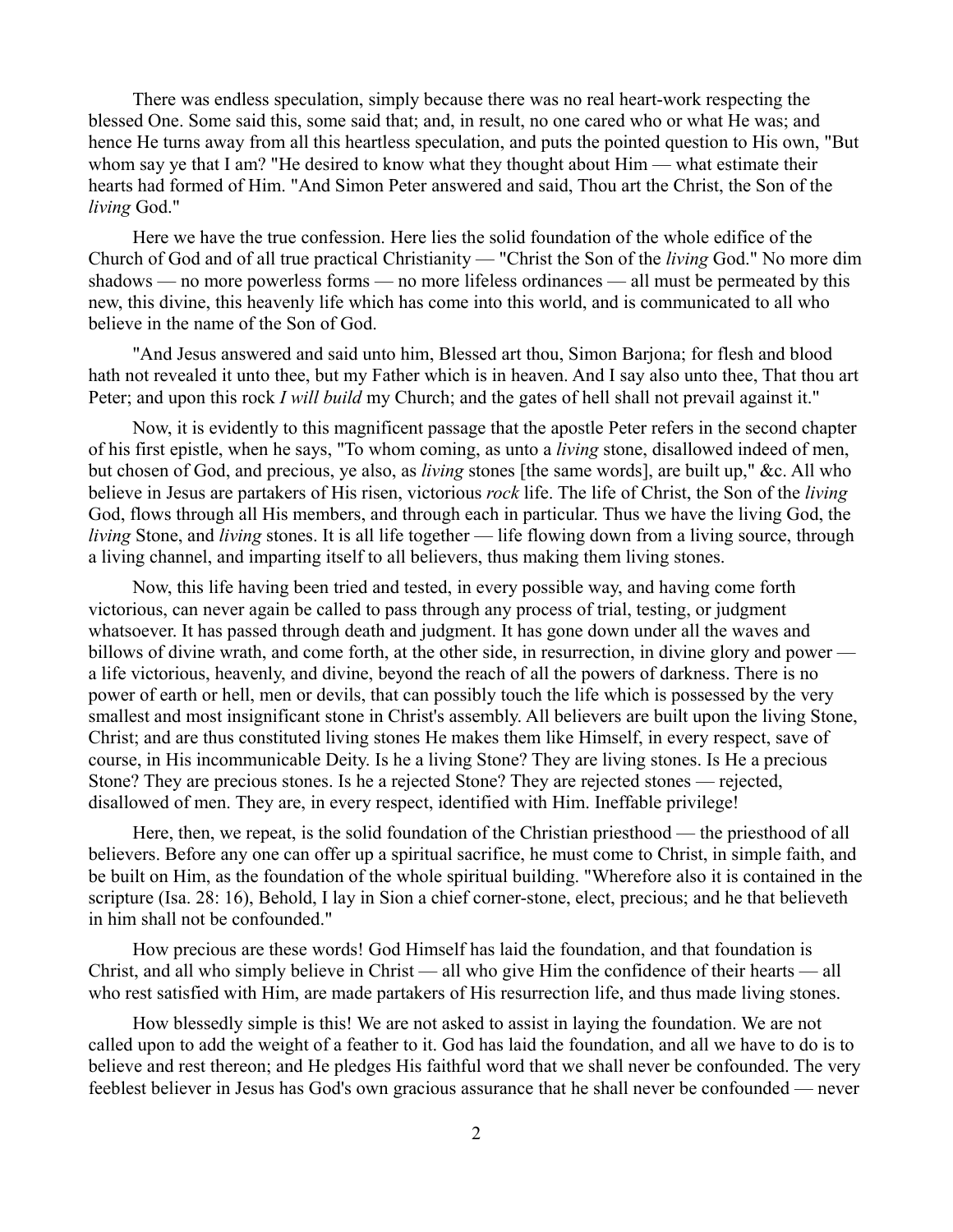be ashamed — never come into judgment. He is as free from all charge of guilt and every breath of condemnation as that living Rock on whom he is built.

Beloved reader, are you on this foundation? Are you built on Christ? Have you come to Him as God's living stone, and given Him the full confidence of your heart? Are you thoroughly satisfied with God's foundation? or are you seeking to add something of your own — your own works, your prayers, your ordinances, your vows and resolutions, your religious duties? If so, if you are seeking to add the smallest jot or tittle to God's Christ, you may rest assured, you will be confounded. God will not suffer such dishonour to be offered to His tried, elect, precious chief — corner Stone. Think you that He could allow aught, no matter what, to be placed beside His beloved Son, in order to form, with Him, the foundation of His spiritual edifice? The bare thought were an impious blasphemy. No; it must be Christ alone. He is enough for God, and He may well be enough for us; and nothing is more certain than that all who reject, or neglect, turn away from, or add to, God's foundation, shall be covered with everlasting confusion.

But, having glanced at the foundation, let us look at the superstructure. This will lead us to the second of our three weighty words. "To whom coming as unto a . . . living stone ye also, as *living* stones, are built up a spiritual house, an *holy* priesthood, to offer up spiritual sacrifices, acceptable to God by Jesus Christ."

All true believers are holy priests. They are made this by spiritual birth, just as Aaron's sons were priests in virtue of their natural birth. The apostle does not say, Ye *ought to be* living stones, and, Ye ought to be holy priests. He says ye *are* such. No doubt, being such, we are called upon to act accordingly; but we must be in a position before we can discharge the duties belonging to it. We must be in a relationship before we can know the affections which flow out of it. We do not become priests by offering priestly sacrifices. But being, through grace, made priests, we are called upon to present the sacrifice. If we were to live a thousand years twice told, and spend all that time working, we could not work ourselves into the position of holy priests; but the moment we believe in Jesus — the moment we come to Him in simple faith — the moment we give Him the full confidence of our hearts, we are born anew into the position of holy priests, and are then privileged to draw nigh and offer the priestly sacrifice. How could any one, of old, have constituted himself a son of Aaron? Impossible. But being born of Aaron, he was thereby made a member of the priestly house. We speak not now of capacity, but simply of the position. This latter was reached not by effort, but by birth

And now, let us inquire as to the nature of the sacrifice which, as holy priests, we are privileged to offer. We are "to offer up spiritual sacrifices, acceptable to God by Jesus Christ." So also in Hebrews 13: 15, we read, "By him therefore let us offer the sacrifice of praise to God continually, that is, the fruit of our lips, giving thanks to his name."

Here, then, we have the true nature and character of that sacrifice which, as holy priests, we are to offer. It is praise — "praise to God continually." Blessed occupation! Hallowed exercise! Heavenly employment! And this is not to be an occasional thing. It is not merely at some peculiarly favoured moment, when all looks bright and smiling around us. It is not to be merely amid the glow and fervour of some specially powerful public meeting, when the current of worship flows deep, wide, and rapid. No; the word is, "praise *continually*." There is no room, no time for complaining and murmuring, fretfulness and discontent, impatience and irritability, lamenting about our surroundings, whatever these may be, complaining about the weather, finding fault with those who are associated with as whether in public or in private, whether in the congregation, in the business, or in the family circle.

Holy priests should have no time for any of these things. They are brought nigh to God, in holy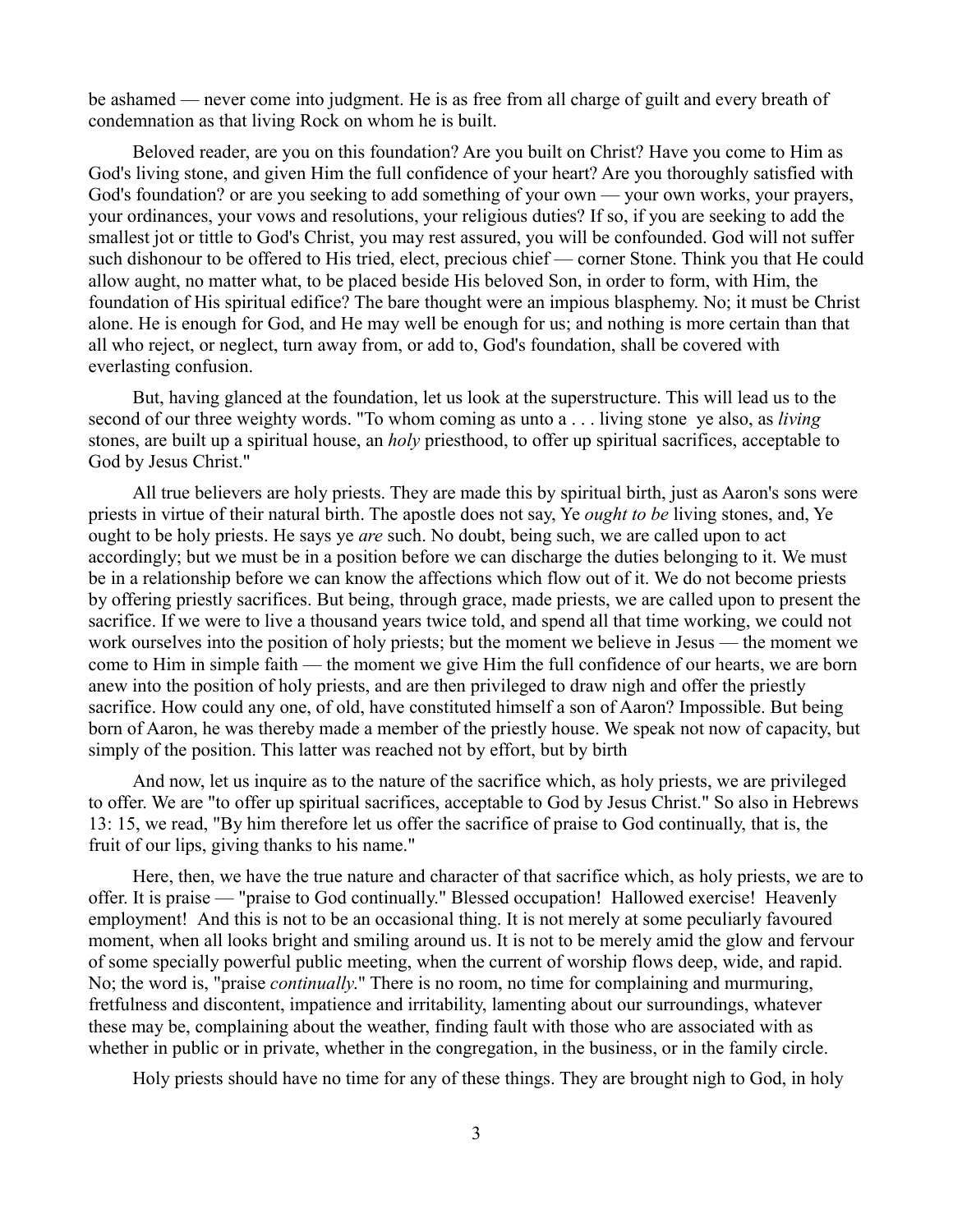liberty, peace, and blessing. They breathe the atmosphere and walk in the sunlight of the divine presence, in the new creation, where there are no materials for a sour and discontented mind to feed upon. We may set it down as a fixed principle — an axiom — that whenever we hear any one pouring out a string of complaints about circumstances and about his neighbours, such an one is not realising the place of holy priesthood, and, as a consequence, not exhibiting its practical fruits. A holy priest is always happy, always bright, always praising God. True, he may be tried in a thousand ways; but he brings his trials to God in communion, not to his fellow-man in complaining. 'hallelujah" is the proper utterance of the very feeblest member of the Christian priesthood.

But we must now look, for a moment, at the third and last branch of our present theme. This is presented in that highly expressive word "royal." The apostle goes on to say, "But ye *are* a chosen generation, a *royal* . . . priesthood that ye should show forth the virtues [see margin] of him who hath called you out of darkness into his marvellous light."

This completes the lovely picture of the Christian priesthood.\* As *holy* priests, we draw nigh to God, and present the sacrifice of praise. As *royal* priests we go forth among our fellow-men, in all the details of practical daily life, to show forth the virtues — the graces — the lovely moral features of Christ. Every movement of a royal priest should emit the fragrance of the grace of Christ.

{\*The intelligent reader does not need to be told that all believers are priests, and, further, that there is no such thing as a priest upon earth save in the sense in which all true Christians are priests. The idea of a certain set of men, calling themselves priests in contrast with the people - a certain caste distinguished by title and dress from the body of Christians, is not Christianity at all, but Judaism or worse. All who read the bible and bow to its authority are thoroughly clear as to these things.}

Mark, again, the apostle does not say, "Ye *ought to be* royal priests." He says "ye *are*;" and as such we are to show forth the virtues of Christ. Nothing else becomes a member of the royal priesthood. To be occupied with myself; to be taking counsel for my own ease, my own interest, my own enjoyment, to be seeking my own ends, and caring about my own things, is not the act of a royal priest at all. Christ never did so; and I am called to show forth His virtues. He, blessed be His name, grants to His people, in this the time of His absence, to anticipate the day when He shall come forth as a Royal Priest, and sit upon His throne, and send forth the benign influence of His dominion to the ends of the earth. We are called to be the present expression of the kingdom of Christ — the expression of Himself.

And let none suppose that the actings of a royal priest are to be confined to the matter of *giving*. This would be a grave mistake. No doubt, a royal priest will give, and give liberally if he has it; but to limit him to the mere matter of communicating would be to rob him of some of the most precious functions of his position. The very man who penned the words on which we are dwelling said on one occasion — and said it without shame, "Silver and gold have I none;" and yet at that very moment, he was acting as a royal priest, by bringing the precious virtue of the Name of Jesus to bear on the impotent man. (Acts 3) The blessed Master Himself, we may safely affirm, never possessed a penny; but He went about doing good, and so should we, nor do we need money to do it. Indeed it very often happens that we do mischief instead of good with our silver and gold. We may take people off the ground on which God has placed them, namely, the ground of honest industry, and make them dependent upon human alms. Moreover, we may often make hypocrites and sycophants of people by our injudicious use of money.

Hence, therefore, let no one imagine that he cannot act as a royal priest without earthly riches. What riches are required to speak a kindly word — to drop the tear of sympathy — to give the soothing